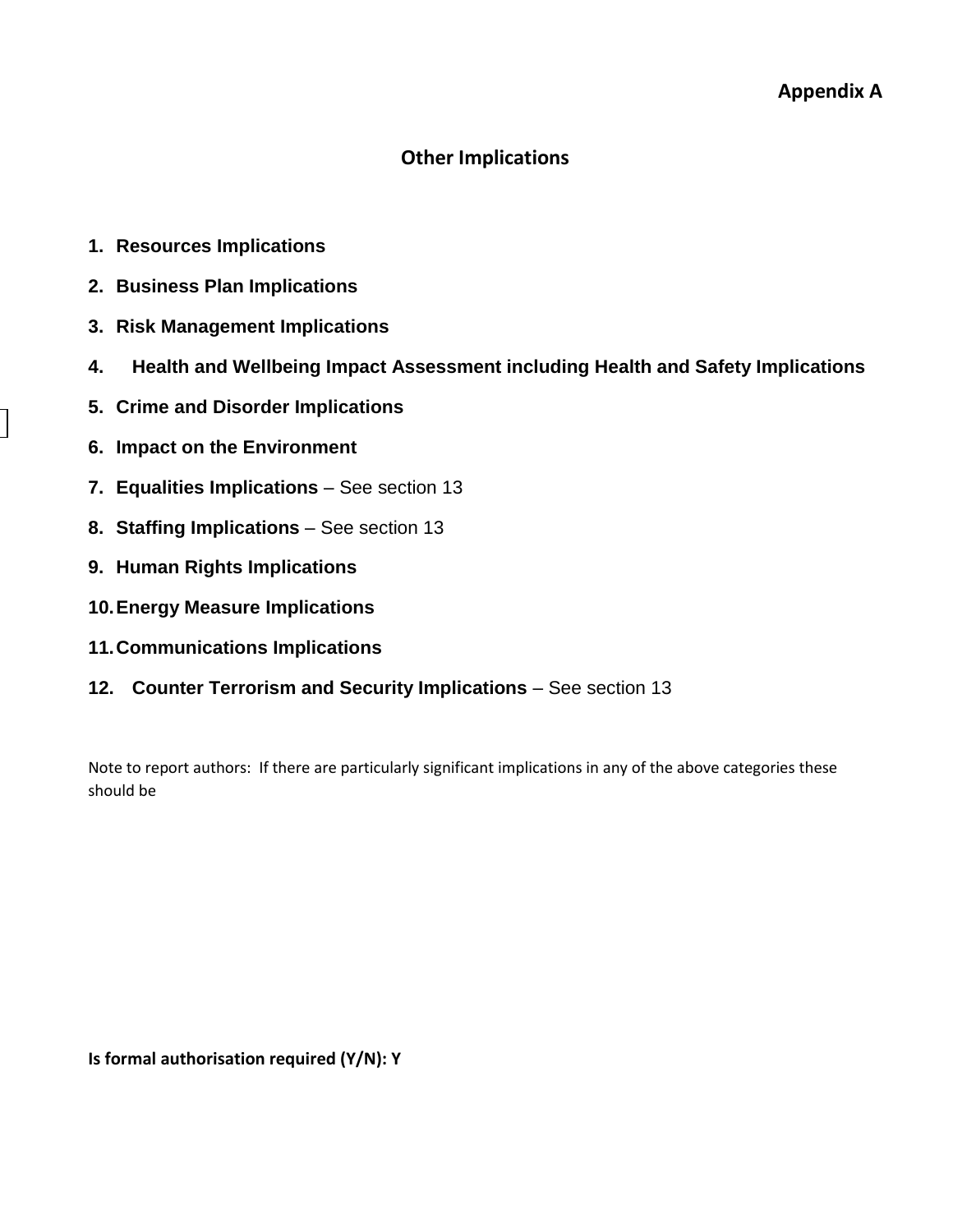# **If so, through which route (mark with a 'x'):**

| <b>Officer Delegation</b>      |       |
|--------------------------------|-------|
| <b>Cabinet Member Decision</b> | 1 X I |
| <b>Cabinet Committee</b>       |       |
| <b>Full Cabinet</b>            |       |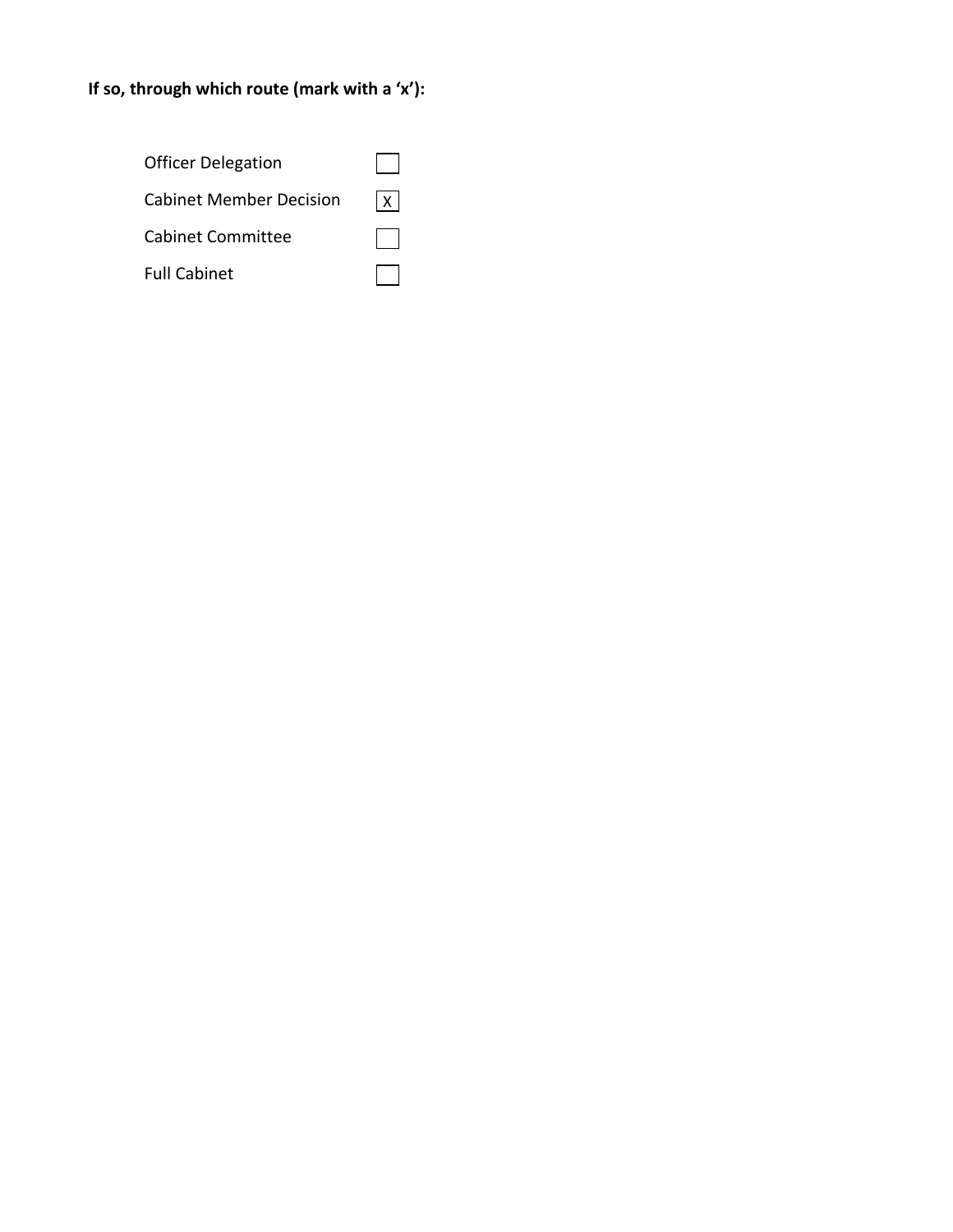#### Appendix A – Details of Investment

#### **Building a healthy environment programme area**

- **Inspection and wraparound support for food premises** 18mth programme to catch up on inspection of 915 food premises by increasing Officers skilled up also to provide employment, debt and mental health support. (Raj Mistry)
- **Greening initiatives** Working with the community to develop allotments, food growing spaces, a small mini-orchard, better re-using water and building confidence and understanding around recycling and environmental sustainability. This would be targeted at key estates, potentially linking to adjacent primary schools and youth clubs. Going forward, the community groups will maintain any new green spaces created. We propose to build on work the Regeneration Team are developing through their Neighbourhood Keepers programme around Church Street and work with Groundwork supporting allotment development and pocket parks. The initiative will also examine opportunities for greening routes to schools and parks. (Raj Mistry)
- **Physical activity infrastructure in local estates –** The workshops identified regeneration opportunities for two underutilised outdoor games areas located in Church Street and Churchill and establishment of three new outdoor gyms, in close proximity to housing estates where the rates of physical inactivity are higher. The proposal also includes a small budget to engage and support local residents to become aware of and utilise these facilities. Further work is underway to ensure this programme fits with the Play Facilities strategy and would have support of local stakeholders. (Raj Mistry)
- **Shisha transformation** Westminster has the largest concentration of shisha premises in the UK, over 100. Most of these premises are non-compliant and unable or unwilling to comply with some of the most basic regulatory standards. Shisha smoking, a tobacco product, is linked to several life limiting diseases and so is creating health harm for those that use it. We know shisha is used by Asian and middle eastern communities, although not exclusively, and increasingly young people so this is a health inequality issue. The opening of outlets close to schools is particularly concerning. Progress should show a decline in the number of premises within Westminster and also an improvement in regulatory standards in some. (Raj Mistry)

#### **Improving housing conditions programme area**

- **Home Improvement Agency support** The Home Improvement Agency provides advice and support to vulnerable people to live safely in their homes. Additional resource would increase capacity for these contacts, enable more intensive discussions and increase referrals to onward support. (Raj Mistry)
- **Increased capacity for energy services -** The Green Doctors scheme provides energy advice / support to older and disabled people in receipt of benefits, including through home visits and small scale energy efficiency measures. The investment will boost capacity of Green Doctors to support a further 140 households (Raj Mistry)
- **Specialist hoarding / self neglect -** Increase short term capacity to scope an in-house hoarding/self neglect service given health and wellbeing is often an underlying factor. (Debbie Jackson)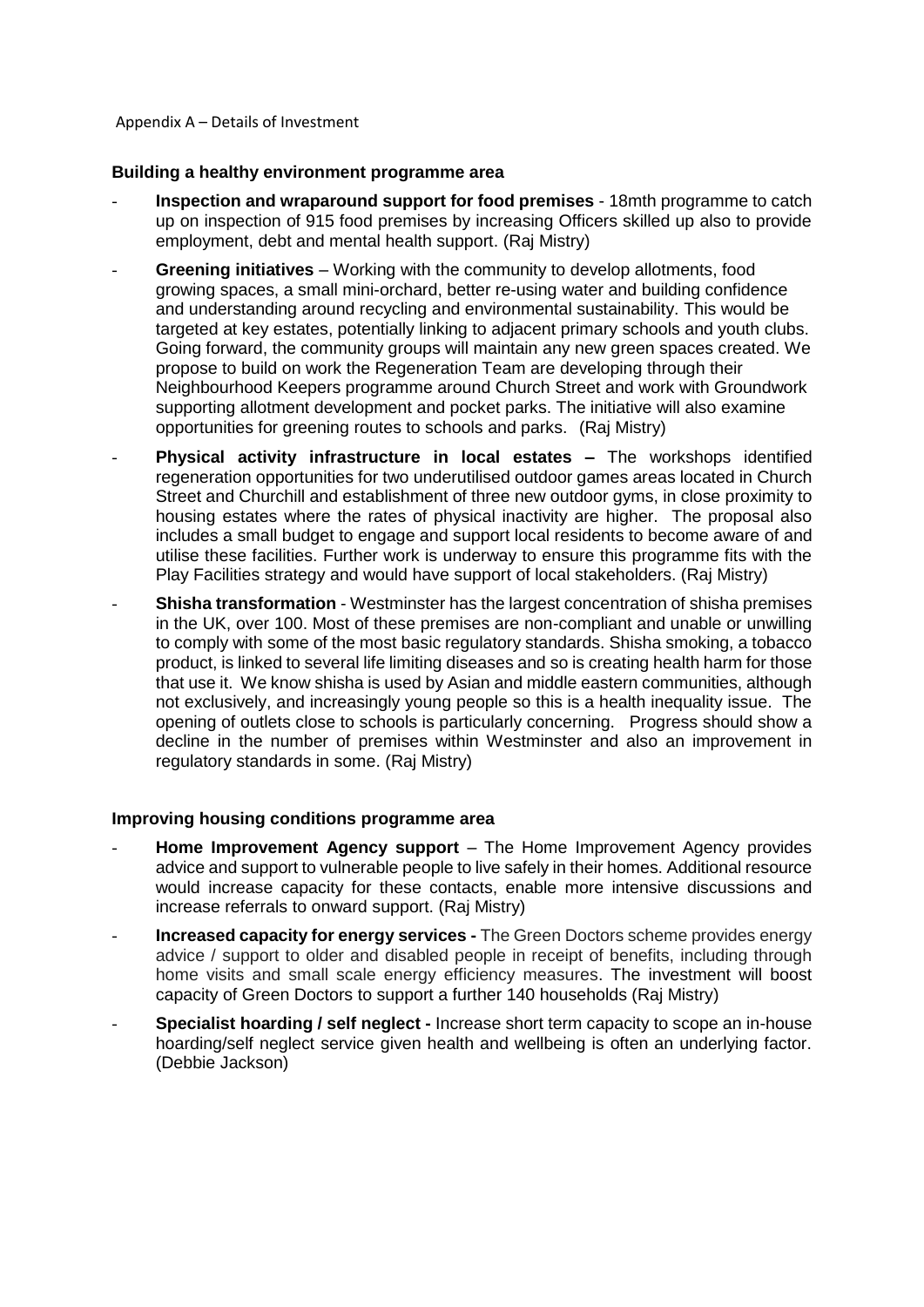#### **Mitigating poor air quality & climate change programme area**

**Active Travel initiatives –** seven proposals have been identified to increase cycling across the City with benefits for all residents and a focus on inactive communities in the North West and Southern parts of the City where the health benefits of walking and cycling will be greatest. The programmes endeavour to create employment and volunteering opportunities as well introduce new infrastructure and facilitate behaviour change by overcoming the barriers which prevent Westminster residents from walking and cycling around the City. The proposals will particularly reach women, older people, those of varied ethnicities and those on low incomes where inactivity rates are greater. The proposals underpin our growing need to stimulate more of our residents to safely walk and cycle more during this crucial post Lockdown era that leads us to a Zero Carbon city by 2040.

The initiatives, that are proposed for further development overseen jointly by Raj Mistry, Debbie Jackson, Cllr Mitchell and other relevant Lead Members are as follows:

- **First time introduction of Santander Cycle Hire to North West Westminster** the introduction of two new Cycle Hire docking stations in Queen's Park and Kensal Town area where car ownership is low and bus and Underground access is limited. This will add value to the 3 Santander cycle docking stations proposed in the Harrow Road Place Plan and funded through the Capital programme and transform cycling equality for all in this NW area of Westminster.
- **Cycle Training Programme** to substantially expand the free training programme to give all residents the confidence and skills to cycle, with particular emphasis on those areas where new cycle hire will be available.
- **Pedestrian and cycle behaviour and options change –** 72% of Westminster residents do not have access to a car and yet only 2.7% cycle and there is substantial opportunity also to increase walking. A campaign for Summer 2022 will be launched focusing on priority areas to address the motivations/barriers (such as safety and convenience) to increase active travel.
- **Cargo E-bikes rental trial programme** Expand pilot of rental cargo bikes to Harrow Road and Church Street.
- Westminster Wheels This is an evolving consortia that includes partners Cycle Confident and Groundwork London. Based at Church Street, Westminster Wheels offers residents who are not currently in work to train as cycle mechanics and much more. The consortia is growing its reach across the local area and this project seeks to launch a programme that sources local cycles, refurbishes them and distributes them to those in need. The proposal also seeks to see how Westminster Wheels can be developed which will include its reach across the borough.
- **Enhanced Cycle Roadshows** Flexed growth and reach of our Cycle roadshows boroughwide, especially in priority areas.
- **Quick-win short cycle route and permeability fixes -** The Council implemented a range of temporary cycle routes and permeability schemes over the post COVID-19 Lockdown periods of recovery. This project will identify and fast track the implementation of modest yet effective measures resultant from recent consultation where there will be an immediate impact on encouraging more residents to walk and cycle.